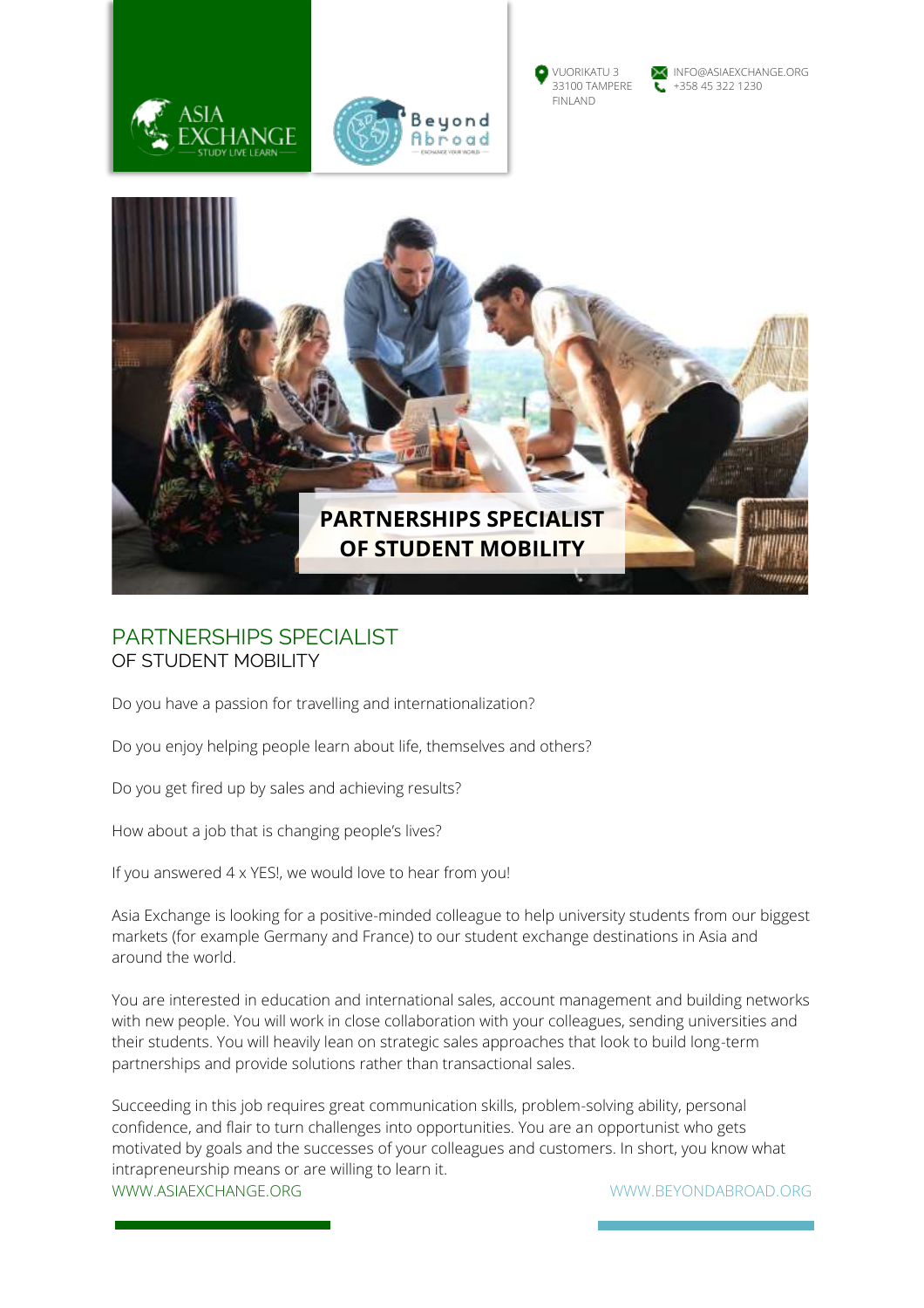

You have preferably already gained experience in networking and selling services. You can listen and ask the right questions to find out the customers' needs. You enjoy inspiring and convincing people with tailormade solutions to fit those needs.

## WHAT YOU WILL BE DOING

- Plan and enact sales strategies for our services directed at students and universities.
- **E** Strive to exceed sales targets in order to grow your market.
- $\blacksquare$  Develop partnerships with existing sending universities. (B2B)
- **Prospect for new sending university partnerships. (B2B)**
- $\blacksquare$  Use your performance skills to attract students realize their study abroad opportunities and apply. (B2C)
- Communicate with students and universities to convince, convert and retain applicants.
- **E** Provide Life Changing Experiences as our product for young people.

#### WHAT WE ARE LOOKING FOR

- $\blacksquare$  An ambitious target-setter with a growth-mindset and fitting values.
- **Ability to succeed in a start-up-like environment. (We are agile, flexible, ambitious, and** motivated. How about you?)
- **E** Hunger to hunt for new contacts and grow your customer portfolio.
- Ability to create and deliver presentations tailored to the audience's needs.
- Service excellence -mindset.
- **E** Strong, confident communication skills both spoken and written in English. Let us also know what other languages you speak!
- International experience for example through studies abroad is an advantage.
- **Prior experience in selling services is an advantage.**

#### WHAT WE OFFER

- A unique business industry and company that changes people's lives.
- $\blacksquare$  A meaningful, versatile and international job role at our office in the most desired city in Finland - Tampere.
- $\blacksquare$  Travelling opportunities abroad to meet students and universities.
- $\blacksquare$  A work environment that allows you to grow and see the fruits of your efforts.
- $\blacksquare$  A dynamic work culture with a can-do attitude and growth-mindset to change the world.
- $\blacksquare$  Supportive, friendly coworkers from all over the world.
- $\blacksquare$  Bonus incentives for reaching your targets in addition to a monthly salary.